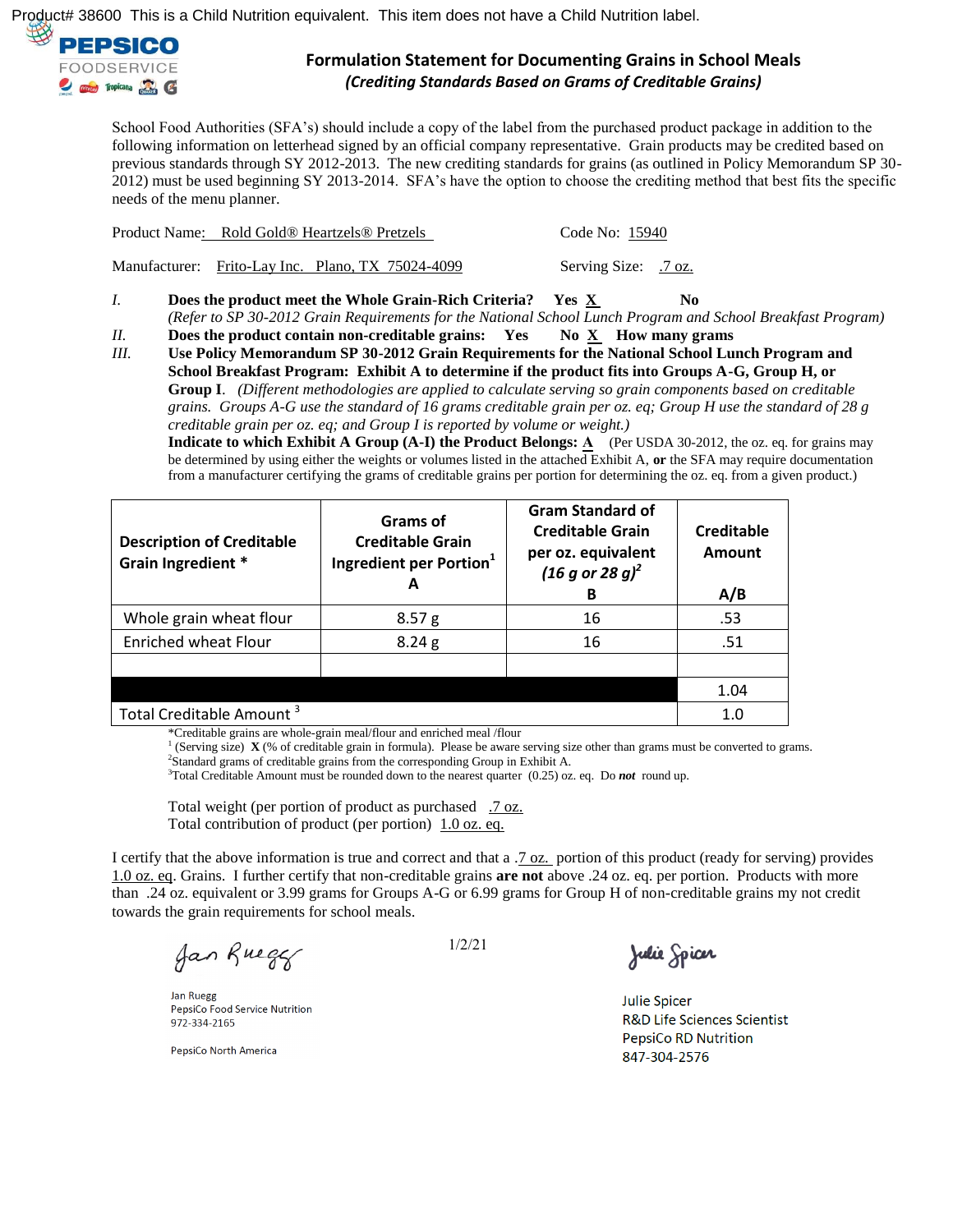

## **Rold Gold® Heartzels Pretzels – .70 oz. (19.8 g)**



| 1 Serving per container<br><b>Servings Size</b>                                                                                                                   | 1 package           |
|-------------------------------------------------------------------------------------------------------------------------------------------------------------------|---------------------|
| Amount per serving                                                                                                                                                |                     |
| Calories                                                                                                                                                          | 80                  |
| Total Fat 1g                                                                                                                                                      | %Daily Value*<br>1% |
| Saturated Fat 0g                                                                                                                                                  | 0%                  |
| Trans Fat 0g                                                                                                                                                      |                     |
| Cholesterol 0mg                                                                                                                                                   | 0%                  |
| Sodium 200mg                                                                                                                                                      | 9%                  |
| Total Carbohydrate 16g                                                                                                                                            | 6%                  |
| Dietary Fiber 2g                                                                                                                                                  | 6%                  |
| Total Sugars less than 1g                                                                                                                                         |                     |
| Protein 2g                                                                                                                                                        |                     |
| Vitamin D 0mcg                                                                                                                                                    | 0%                  |
| Calcium 30 mg                                                                                                                                                     | 2%                  |
| Iron 0.8mg                                                                                                                                                        | 4%                  |
| Potassium 120mg                                                                                                                                                   | 2%                  |
| Not a significant source of added sugars                                                                                                                          |                     |
| *The % Daily Value (DV) tells you how much a<br>nutrient in a serving of food contributes to a daily<br>diet. 2,000 calories a day is used for general<br>advice. |                     |

#### I verify the above information is accurate as of 1/2/21.

Jan Ruege

Jan Ruegg<br>PepsiCo Fo PepsiCo Foodservice/Vend<br>Nutrition Science 972-334-2165

 Frito-Lay Inc. Plano, TX 75024

#### **Ingredients:**

Whole Wheat Flour, Enriched Flour (Wheat Flour, Niacin, Reduced Iron, Thiamin Mononitrate, Riboflavin, Folic Acid), Corn Syrup, Corn Oil, Salt, Yeast, and Ammonium Bicarbonate**.**

### **CONTAINS WHEAT INGREDIENTS.**

| Case UPC                          | 00028400159401                      |
|-----------------------------------|-------------------------------------|
| Bag UPC                           | 028400149624                        |
| Case Pack                         | 104/.70 oz. bags                    |
| <b>Kosher Status</b>              | Kosher - OU                         |
| <b>USDA Smart Snack Compliant</b> | Yes-whole grain<br>first ingredient |
| Grain – oz. eq.                   | 1 oz. eg.                           |
| Weight of Grain                   | 16.82 a                             |
| <b>Document Updated</b>           | 1/2/21                              |

No Artificial Flavors

• No MSG